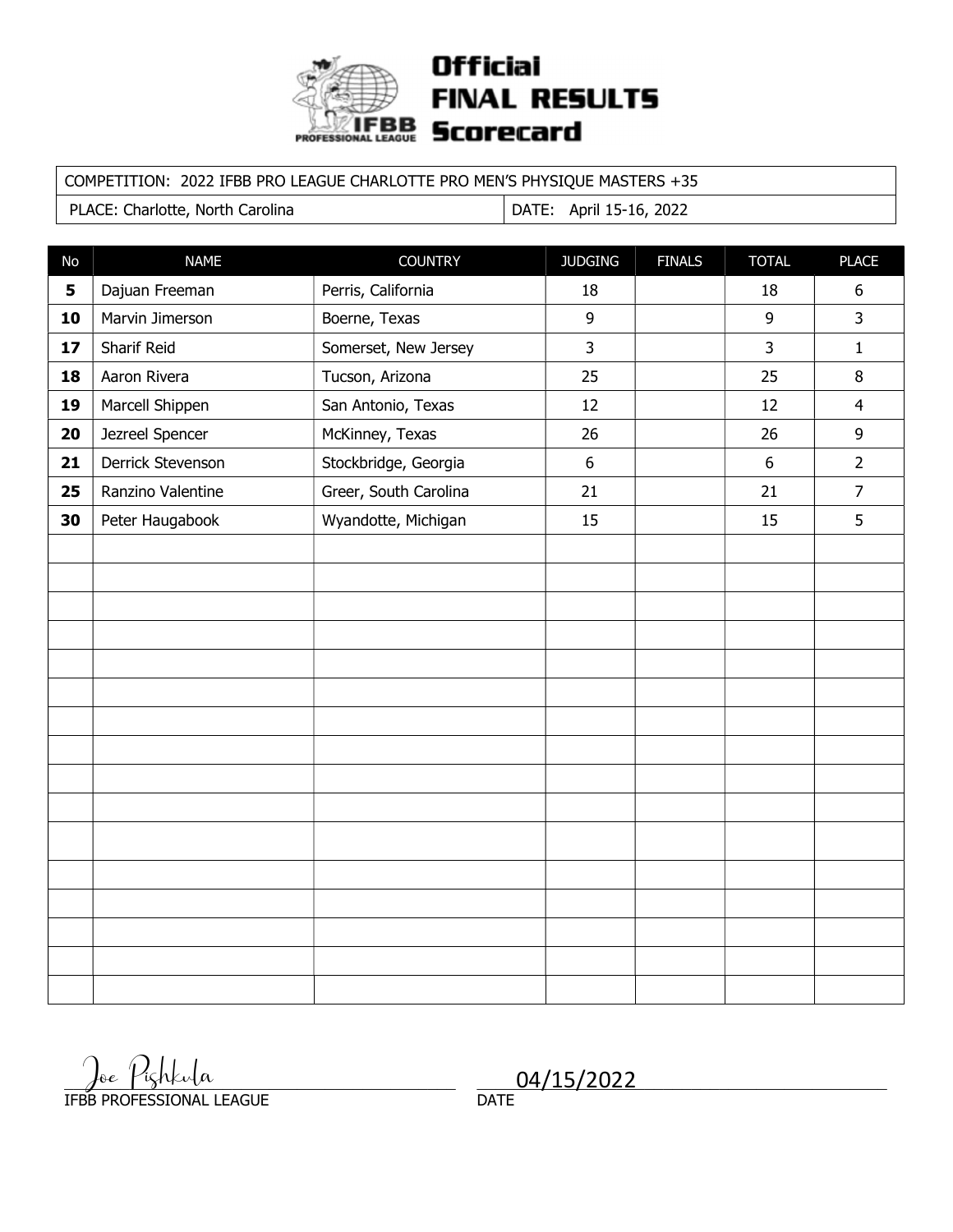

# **Official FINAL RESULTS** Scorecard

### COMPETITION: 2022 IFBB PRO LEAGUE CHARLOTTE PRO MEN'S PHYSIQUE MASTERS +45

PLACE: Charlotte, North Carolina | DATE: April 15-16, 2022

| No           | <b>NAME</b>       | <b>COUNTRY</b>            | <b>JUDGING</b>   | <b>FINALS</b> | <b>TOTAL</b>     | <b>PLACE</b>     |
|--------------|-------------------|---------------------------|------------------|---------------|------------------|------------------|
| $\mathbf{3}$ | Damon Davis       | Austell, Georgia          | 9                |               | 9                | 3                |
| 17           | Sharif Reid       | Somerset, New Jersey      | $\overline{3}$   |               | 3                | $\mathbf{1}$     |
| 19           | Marcell Shippen   | San Antonio, Texas        | 12               |               | 12               | $\overline{4}$   |
| 21           | Derrick Stevenson | Stockbridge, Georgia      | $\boldsymbol{6}$ |               | $\boldsymbol{6}$ | $\overline{2}$   |
| 30           | Peter Haugabook   | Wyandotte, Michigan       | 15               |               | 15               | 5                |
| 31           | DuPree Potter     | Charlotte, North Carolina | 18               |               | 18               | $\boldsymbol{6}$ |
|              |                   |                           |                  |               |                  |                  |
|              |                   |                           |                  |               |                  |                  |
|              |                   |                           |                  |               |                  |                  |
|              |                   |                           |                  |               |                  |                  |
|              |                   |                           |                  |               |                  |                  |
|              |                   |                           |                  |               |                  |                  |
|              |                   |                           |                  |               |                  |                  |
|              |                   |                           |                  |               |                  |                  |
|              |                   |                           |                  |               |                  |                  |
|              |                   |                           |                  |               |                  |                  |
|              |                   |                           |                  |               |                  |                  |
|              |                   |                           |                  |               |                  |                  |
|              |                   |                           |                  |               |                  |                  |
|              |                   |                           |                  |               |                  |                  |
|              |                   |                           |                  |               |                  |                  |
|              |                   |                           |                  |               |                  |                  |
|              |                   |                           |                  |               |                  |                  |
|              |                   |                           |                  |               |                  |                  |
|              |                   |                           |                  |               |                  |                  |

 $\frac{1}{\sqrt{100}}$   $\frac{1}{\sqrt{15}}$   $\frac{1}{\sqrt{15}}$   $\frac{1}{\sqrt{15}}$   $\frac{1}{\sqrt{15}}$   $\frac{1}{\sqrt{15}}$   $\frac{1}{\sqrt{15}}$   $\frac{1}{\sqrt{15}}$   $\frac{1}{\sqrt{15}}$   $\frac{1}{\sqrt{15}}$   $\frac{1}{\sqrt{15}}$   $\frac{1}{\sqrt{15}}$   $\frac{1}{\sqrt{15}}$   $\frac{1}{\sqrt{15}}$   $\frac{1}{\sqrt{15}}$   $\frac{1}{\sqrt{1$ IFBB PROFESSIONAL LEAGUE

04/15/2022